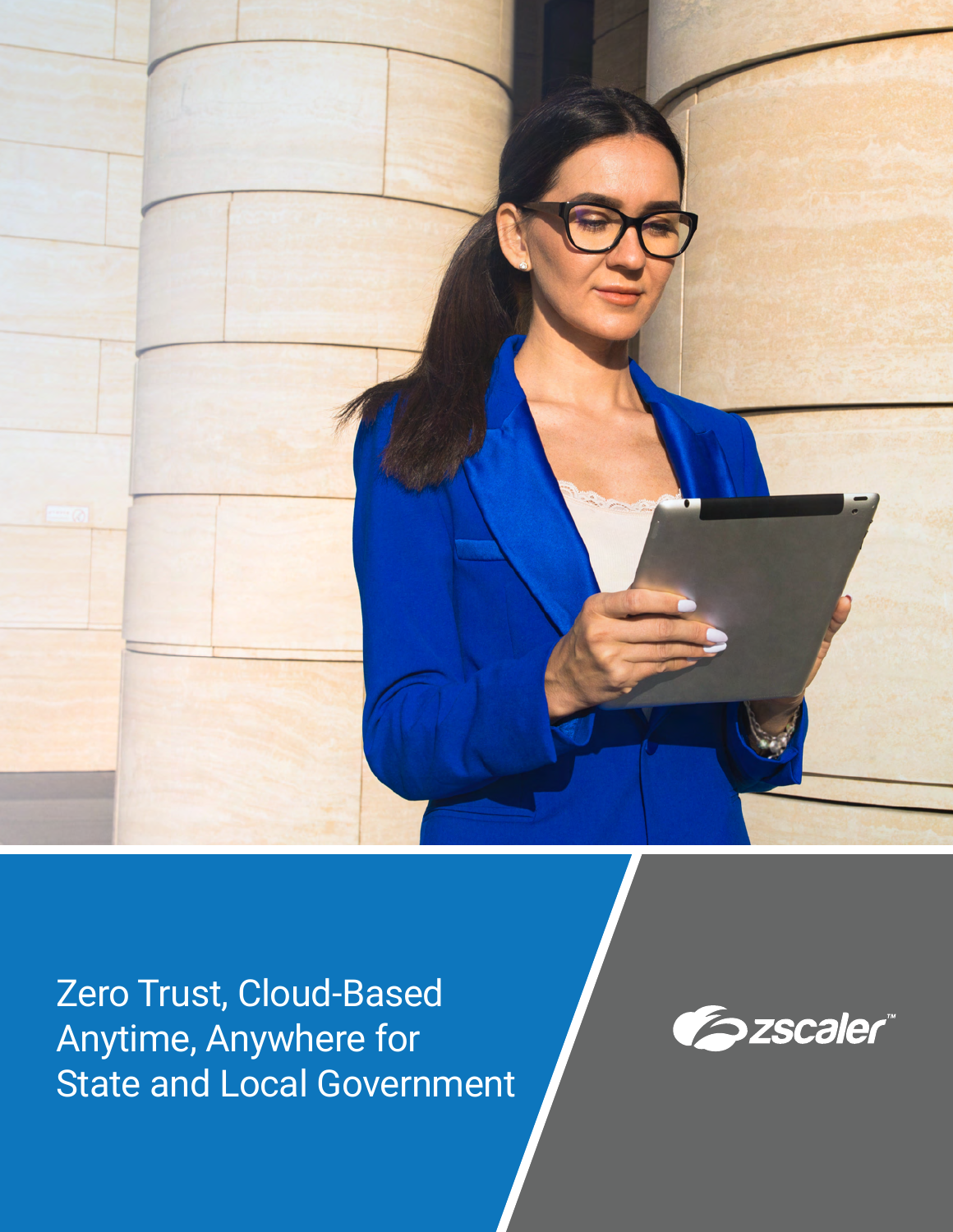Being connected to the internet 24/7/365 with high-speed communication networks is no longer a luxury—it's an expectation. Users expect to find the information we need, when we need it, with no interruption. But this begs a question: How do you enable users with the ability to access the data they need, when they need it without compromising your security?

# You need a zero trust cloud solution, you need the Zscaler Cloud.

# Choosing a zero trust cloud-based solution

Zero trust architectures maintain strict access controls, trusting no one by default—even those already inside the network perimeter. That is why a cloud-based zero trust solution, such as the Zscaler Cloud, is the answer to giving users the security, mobility, access, and ease they need in the field.

The Zscaler Cloud provides users with secure access to the internet and internally managed applications. It is comprised of two services—Zscaler Private Access™ (ZPA™) and Zscaler Internet Access™ (ZIA™).

### **Zscaler Private Access (ZPA)**

ZPA is a cloud service that provides zero trust, secure remote access to internal applications running in the cloud, or a private data center. With ZPA, applications are never exposed externally, making them completely stealth to unauthorized users. The service enables users to connect to critical applications via connections brokered in the Zscaler Cloud (or an on-premises extension) vs. extending the network to them.

Zero trust access is based on four key tenets:

- Application access no longer requires use of VPN or exposure of the backend network infrastructure.
- Inside-out connections ensure apps are stealth to unauthorized users.
- App segmentation, not network segmentation, connects users to a specific app and limits lateral movement.
- All traffic is secured via end-to-end encrypted TLS tunnels.

ZPA provides a simple, secure, and effective way to access internal applications. Access is hosted within the Zscaler Cloud and based on policies the IT admin creates within the ZPA Admin Portal. A piece of software called Client Connector is installed on each user device and helps validate the device's security posture.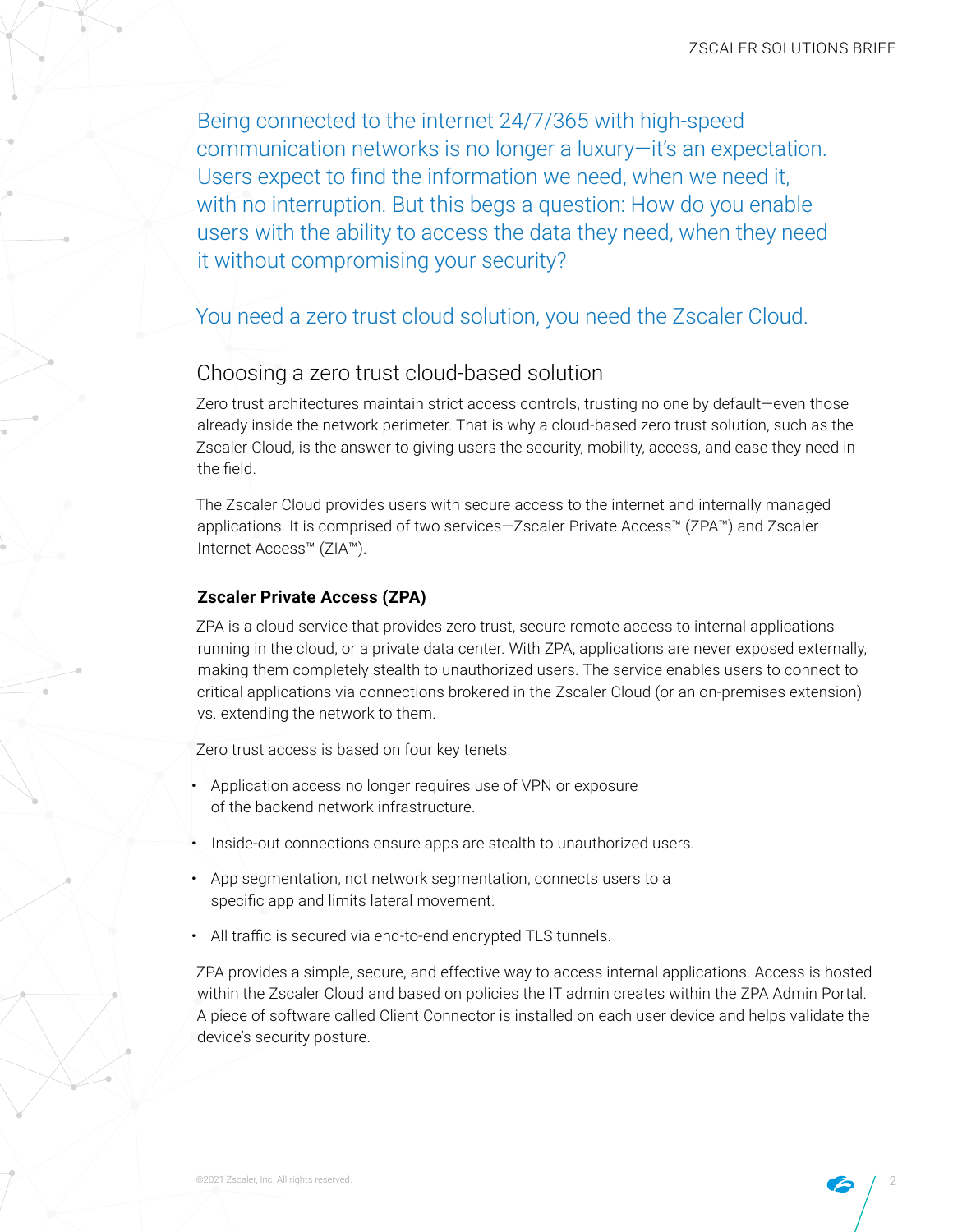Adjacent to an application running in the cloud, ZPA places a small piece of software called an App Connector, deployed as a virtual machine, which is used to extend a microtunnel out to the Zscaler cloud. The App Connector establishes an outbound connection to the cloud, and does not accept any inbound connection requests, thereby preventing DDoS attacks. Within the Zscaler cloud, a ZPA Public Service Edge approves access and stitches together the user-to-application connection. The Zscaler Cloud can also be extended within the theater via the ZPA Private Service Edge software component for efficient traffic engineering.

ZPA has four key features that improve security while reducing cost and complexity and delivering a better user experience.

**1**

It is born in the cloud and is therefore highly scalable. For example, in response to the COVID-19 pandemic, the ZPA cloud expanded by more than 600 percent in a matter of weeks.



**3**

It has the ability to operate for extended periods of time disconnected from the wide area network, thus supporting expeditionary missions in disadvantaged networking environments.

It includes the capability to define granular application access based on identity without having to expose the backend infrastructure to end users. Applications are essentially invisible to any unauthorized user.



It adheres to rigorous security, availability, and privacy standards, including but not limited to, ISO 27001, ISO 27018, ISO 27701, AICPA SOC 2, Type II, and FIPS 140-2. This means that Zscaler is meeting government requirements to provide a cloud-based security solution.

ZPA is 100-percent software-defined, so it requires no physical appliances and allows users to benefit from the cloud and mobility while maintaining the security of their applications.

### **Zscaler Internet Access (ZIA)**

ZIA is a secure internet and web gateway delivered as a service from the cloud. Think of it as a secure internet on-ramp—all you do is make Zscaler your next hop to the internet. This allows users to utilize any network to securely connect without being exposed to malicious threats.

ZIA sits between users and the internet, providing digital force protection and inspecting every byte of traffic inline—even traffic encrypted with SSL. It provides full protection from web and internet threats. With a cloud platform that supports cloud sandboxing, next-generation firewall, data loss prevention (DLP), and cloud application visibility and control, you can be assured that users won't be compromised by malicious content and sensitive information will not be exfiltrated.

This service is cloud-based and, as such, doesn't require any hardware to be deployed. Just point the internet connection to Zscaler and we will secure your communications while obfuscating your traffic's destination to the enemy.

This is important as it supports the ability for connectivity to be quickly established for an indefinite period of time and then be decommissioned and redeployed easily and securely.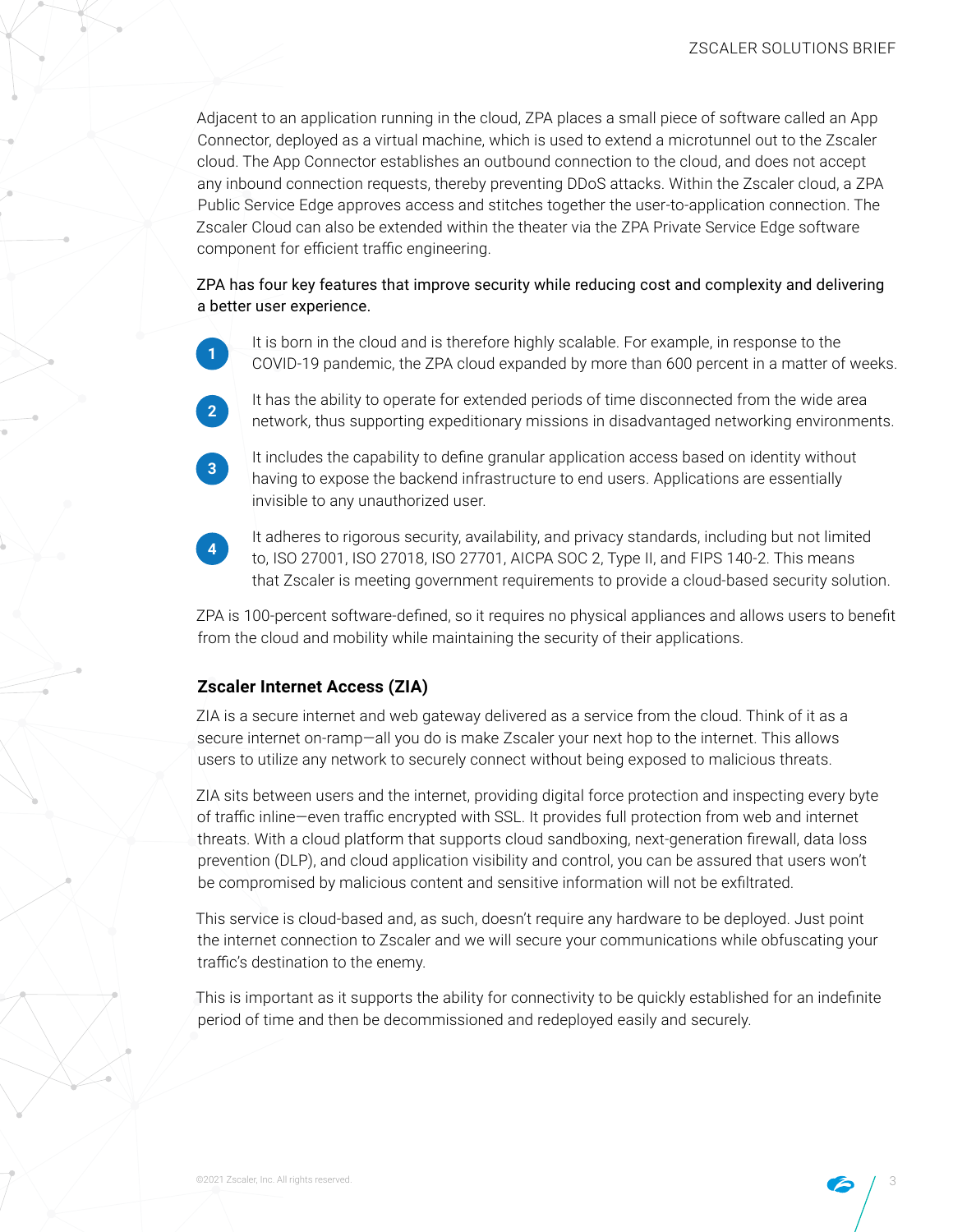## Zscaler global cloud policies

Global cloud policies are critical for security because remote users are often outside the visibility and control of an enterprise.

One common byproduct of deploying, managing, and upgrading appliances for hundreds or thousands of remote users is unpredictable security capabilities. Often, remote sites have fewer controls. For example, they might not be able to scan all encrypted traffic or divert potential risks into a sandbox. As a result, security policies are applied unevenly.

A global cloud, such as Zscaler, eliminates all those variables and provides uniform security for all internet-bound traffic at all locations for all users. The cloud-based controls—a security stack in the cloud—means it's always available to inspect all traffic, as well as all ports and protocols. There is no difference in policy control on base or in the field. Consistent policies that are administered in the cloud improve security, regardless from where the user connects.

The ZIA global security cloud has a purpose-built architecture to enforce policies equally on all cloud traffic at all locations and for all users.

There is no need to worry about creating a new API to make other tools work. And Zscaler transcends operation systems. Out of the box, the Zscaler Cloud supports Microsoft, Apple, Android, and iOS endpoints, allowing access to everything you need.

That means seamless connectivity in any remote location. It also means the ability to have a standardized approach that makes sitting in any location accessing an application the same as if you were sitting back at headquarters.

They can be in a hybrid cloud, a public cloud, or their own private data center with cloud offerings, and Zscaler is the bridge that assists them moving back and forth.

# Stronger through partnerships

Zscaler provides a robust and mature security as-a-service platform, but also leverages tight integration with industry partners to ensure that the service can be easily deployed and integrated. Zscaler performs some basic device posture checking as part of the ZPA service and takes that capability further through integration with endpoint detection and response (EDR) companies, such as CrowdStrike, Carbon Black, and SentinelOne.

By integrating with leading industry partners, Zscaler ensures that EDR capability is active on the endpoint before connecting a user to any resources.

ZIA and CrowdStrike also share threat intelligence between their clouds, meaning a threat signature that Zscaler detects anywhere around the world can be detected on an endpoint subscribed to the CrowdStrike Falcon service.

Zscaler also integrates with a variety of security information and event management (SIEM) vendors, such as Splunk, Elastic, ArcSight, and others, to make it easy for those solutions to ingest our realtime streaming data.